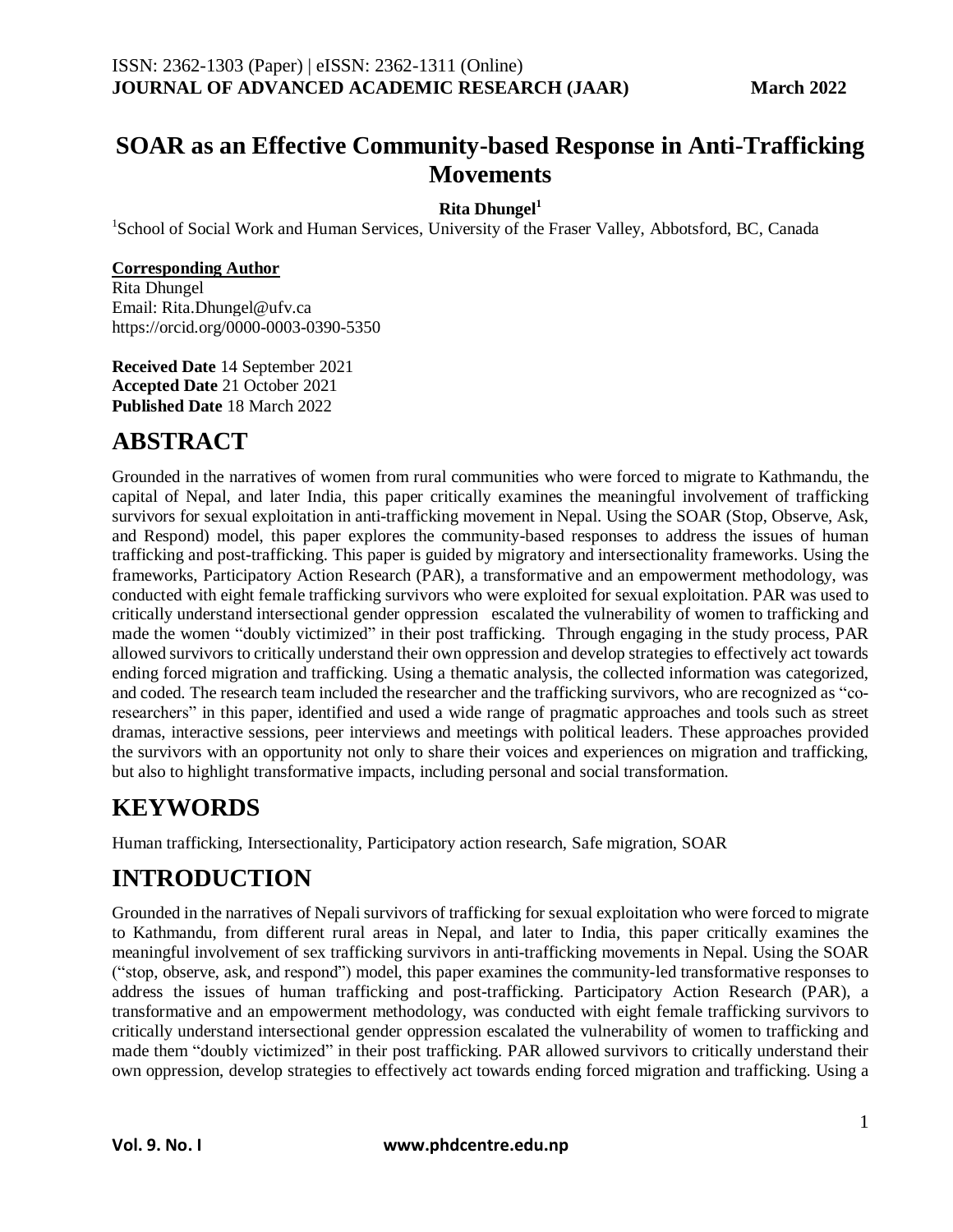wide range of advocacy tools, such as street dramas and interactive sessions with communities, the survivors were involved in promoting personal and social transformation.

For the purpose of this paper, this article is structured in five sections: (1) migration and trafficking, (2) theoretical frameworks, (3) PAR as a transformative process, (4) the SOAR model and its applications; and (5) lessons learned and moving forward. The terms "survivors of trafficking for sexual exploitation," "trafficking survivors" and "women" are used interchangeably throughout this paper. Human trafficking occurs in a number of sectors including agriculture, entertainment, forced labour, removal of organs, and sexual exploitation, however, for the purpose of this study, this article solely focuses on sex trafficking.

### **Migration and Human Trafficking**

Women and children are forced to migrate at both domestic and international levels for a variety of reasons, including sexual and labour exploitations. One of the most common reasons people migrate is searching for an opportunity to improve their socioeconomic status through education and/or employment. The trend of migrating to Kathmandu and even outside of Nepal to countries such as India, Korea, and Qatar and other Middle Eastern countries, has significantly increased in an effort to avoid political and violent conflicts (the Maoist insurgency). The Central Bureau of Statistics reported that in 2011 at least one-third of all Nepali households have at least one family member living abroad for employment or education (Aitchison, He, Hussey & Wei 2018). During the Maoist conflict, each time there was a change in government, or a state of emergency was declared, out-migration increased by 29% the following month (Williams & Meeta, 2008). With regard to violence, the same study found that "each major gun battle in a month increased the odds of out migration in the following month by  $15\%$ " (p. 14).

Another reason for migrating is directly related to environmental issues such as the earthquakes of April 2015. The study argued that the earthquakes resulted in extensive displacement and migration (Abilio et al., 2019). The National Society for Earthquake Technology-Nepal reported that "35 out of 75 districts were affected and 600,000 houses were completely destroyed." As a result, 2.6 million people were displaced from their homes (Aitchison, He, Hussey, & Wei, 2018). The World Economic Forum's *Global Risks Report 2016* concluded that "the most likely global risk perceived during the year 2016 is large-scale involuntary migration, forced migration caused by violence, conflicts, environmental, and/or economic reasons" (Yousaf, 2018).Yousaf (2018) argued that "larger global structures create conditions of vulnerability, [leading] people [to] migrate following violent conflicts, political and economic distress, natural disasters, and other unstable conditions" (p. 210).

A number of studies claimed that poverty is a major factor in increasing women's and children's vulnerability to migration and trafficking (Bales 2007a; Cameron and Newman 2008; Chaulagai 2009; Dhungel 2017; Farr 2004; Ford, Lyons, & van Schendel 2012; Jac-Kucharski 2012; Presenti & Rao 2012; Mishra 2015; Outshoorn 2015; Skeldon 2002; Truong 2003; Zhang 2007). Hupp Williamson (2019) confirmed that risky "migration decisions and economic based disparities such as poverty and blocked job or educational opportunities are consistently linked to human trafficking (p.14)." The study also reported that "because many contributing factors are shared between the two phenomena, the line between migration and human trafficking is not always distinct and is often blurred" (p. 14). As rural-to-urban migration increased in the 1980s and 1990s and carpet factories (a predominant source of urban employment in Nepal) started closing in the late 1990s, many women and children were transported across the border and urged to get involved in sex work to provide their families with food and clothing. In 2002, after the Government of Nepal prohibited bonded labour in domestic work, agriculture and brick kilns, people who were freed from bonded labour became involved in commercial sexual activities as they had no homes or other resources to support their families after they were freed (Frederick & Basnyat, 2010).The global risk of migration associated with violence can be seen in Nepal in the form of the armed conflict between the Maoist forces in Nepal and the Government of Nepal from 1996 to 2006, a conflict which resulted in large-scale displacement and forced hundreds of thousands of Nepalese women and children to flee from their homes (Cameron & Newman, 2008; Singh, Sharma, Poudel & Jimba,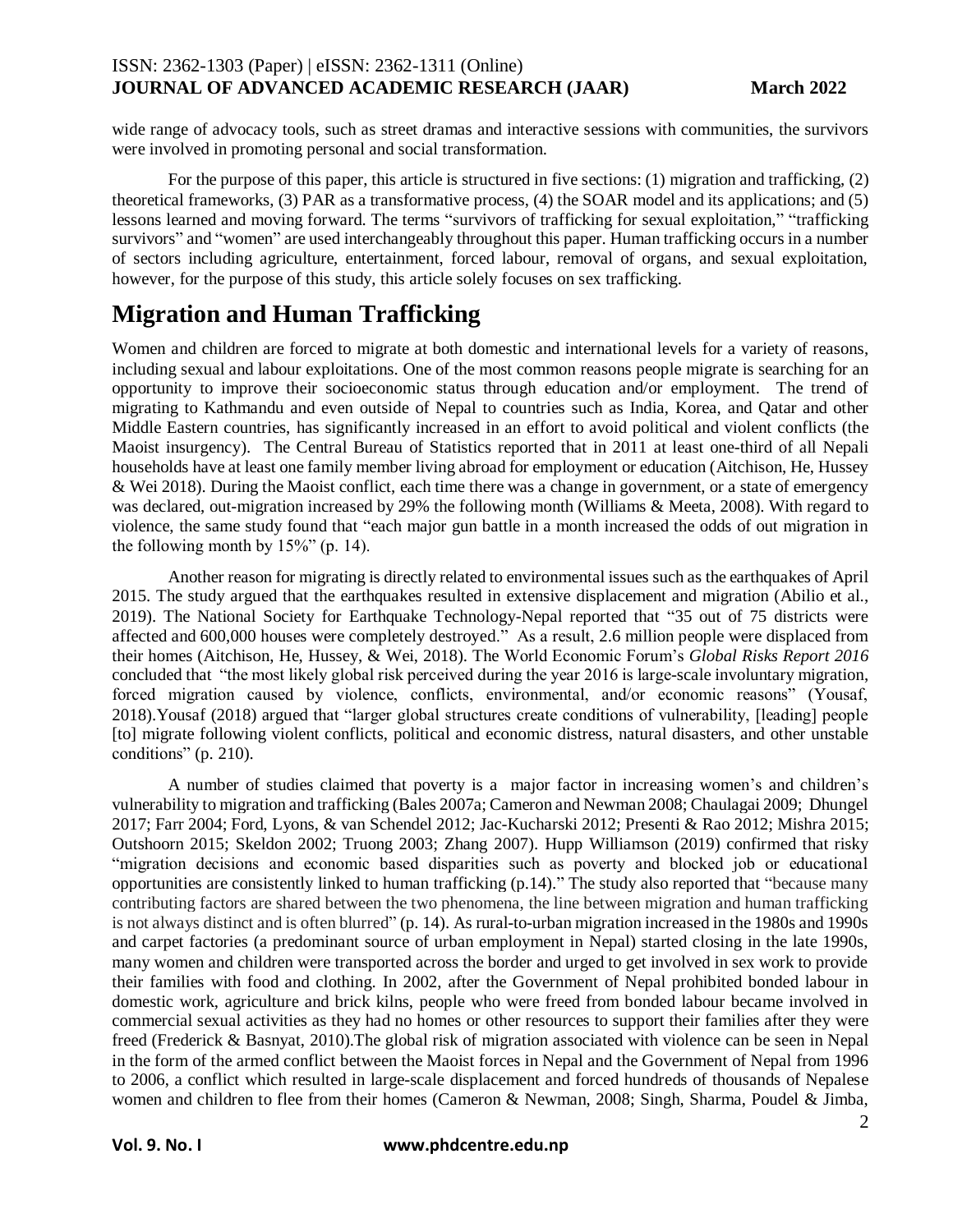2007; Sharma, 2014; Upadhyay, 2011). Women who had left their homes in search of security and a better quality of life were often forcibly sold either to Indian brothels or to other countries, including Dubai and Qatar, as hotel and factory workers (McNeill, 2008; National Human Rights Commission of Nepal, 2008; Subedi, 2009).

The United Nations Protocol to Prevent, Suppress and Punish Trafficking in Persons (2000) defined human trafficking as:

…the recruitment, transportation, transfer, harbourings or receipt of person, by means of threat or use of force or other forms of coercion, of abduction, of fraud, of deception, of the abuse of power or of a position of vulnerability or of giving or receiving of payments or benefits to achieve the consent of a person having control over another person for the purposes of exploitation. Exploitation shall include, at a minimum, the exploitation or the prostitution of others or other forms of sexual exploitation, forced labour or services, slavery or practices similar to slavery, servitude or the removal of organs. (p. 2)

Similarly, the South Asian Association for Regional Cooperation's Convention on Preventing and Combating Trafficking in Women and Children for Prostitution (2000) defines trafficking as "the moving, selling or buying of women and children for prostitution within and outside a country for monetary or other considerations with or without the consent of the person subjected to trafficking" (p. 51). This official definition of trafficking has facilitated each nation in South Asia to develop plans, policies and approaches as means to curb trafficking.

## **Theoretical Frameworks**

### **Migration Theories**

This section offers a brief review of the migration theories that guided this transformative study. Wickramasinghe and Wimalaratana (2016) suggested that migration can be based in "economic, social, legal, political, cultural, ethnic or other phenomena" (p. 21). Human trafficking shares many similarities with migration and can be considered a form of forced migration. Chaung (2006) shared that "more often than not, trafficking is labor migration gone horribly wrong in our globalized economy" (p. 138). The neoclassical economics theory of migration is a foundational theory that directly links migration to a geographical imbalance between the supply of and demand for labour (Wickramasinghe &Wimalaratana, 2016). This theory has an individualistic focus, wherein people are said to mobilize in order to "maximize lifetime earnings" (Massey, 2015, p.4). Coppola (2018) argued that "according to the neo-classical (or push-pull) model and the family strategy model, people move if a cost-benefit analysis points to gains from migration" (p. 2).

Puricelli (2017) noted that push factors originating in sending countries include challenges for citizens such as poverty, unemployment and social and political constraints, while pull factors originating in receiving countries include improved income and employment opportunities, high- quality living conditions and political freedoms which facilitate and enhance a good-quality life. In El Salvador, Mexico and South Korea, some of the common push factors for women include unequal property rights, lack of political influence, machismo and Confucian cultural practices and lack of rights over reproductive health (Moxley & Noyori-Corbett, 2016). The same study elaborates how these factors impact women, suggesting that push factors include not only the lack of economic opportunities but also the lack of protection of women's rights (2016). Those factors are linked to human trafficking through "[gender] based inequality, including discrimination and violence which indeed increases human trafficking (Chuang 2006; Corrin 2005; Farr 2004; Hupp Williamson, 2019; Kara 2010; Lee 2011; Limoncelli 2009). Overall, the lack of economic and social rights and opportunities such as property rights, educational access, and political participation facilitate the trafficking of women and girls both locally and internationally (Hupp Williamson, 2019; Shelley 2010).

In the context of Nepal, Sarkar (2019) claimed that "migration involves a deep-rooted process of gender discrimination, lack of female education, ignorance of rural folk, poverty, and lack of economic opportunities"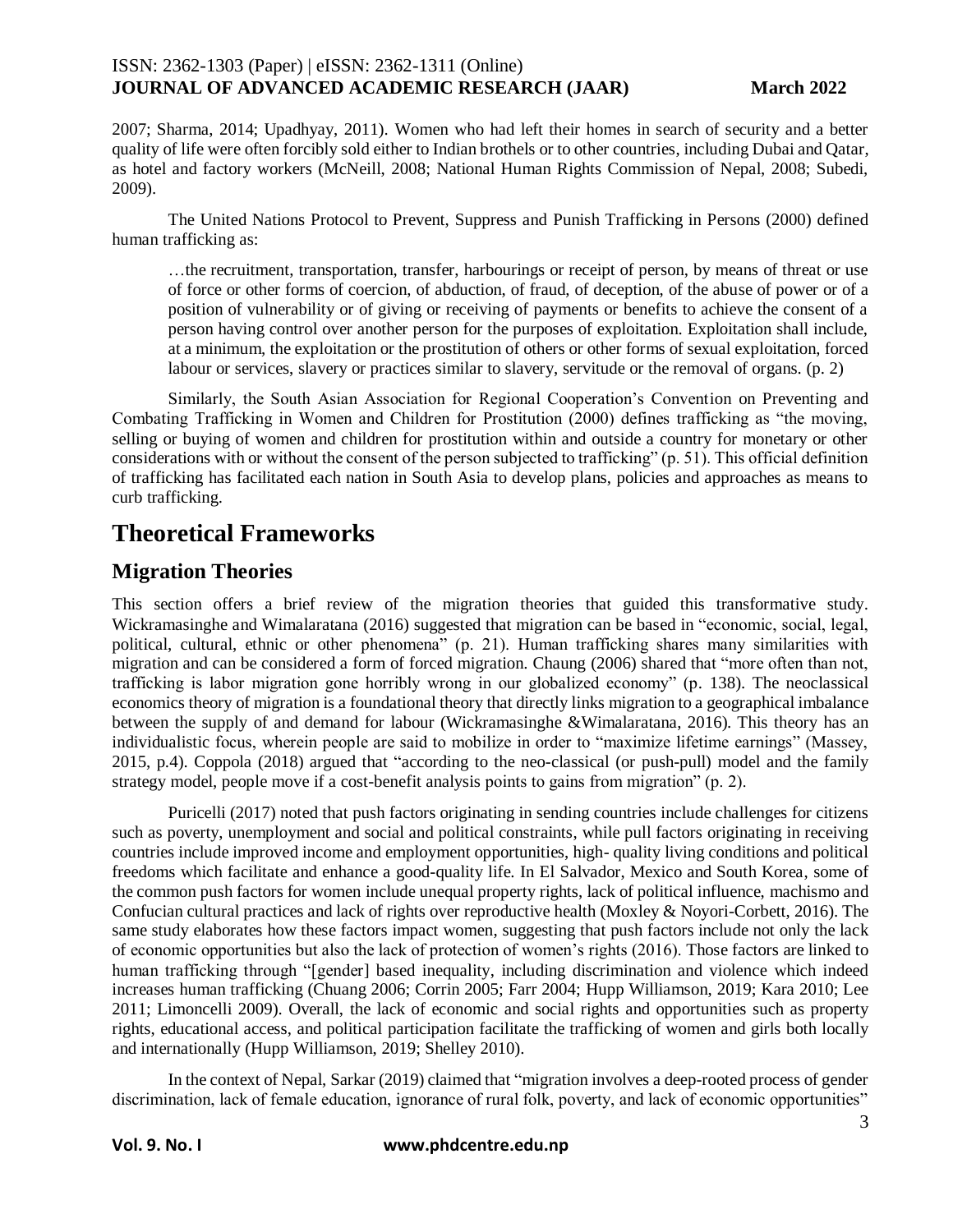(2016, p. 436). Gurung and Kachchhap (2016) report that factors causing sex trafficking in Nepal include the lack of education, extreme poverty, unemployment, gender discrimination, political crisis, natural calamity, and the open border (2016). Alvord et al. (2018) described the impact poverty has on human [trafficking,] noting that in their study "service providers indicated the importance of poverty pushing people from positions of vulnerability to extreme exploitation" (p. 122). Dhungel (2017) argued that intersectional gender oppression is one of the predominant factors in the victimization of women in trafficking.

## **Intersectionality**

The concept of intersectionality is hardly new in academia, including teaching, research, and practice, although the term" intersectionality" was coined by the feminist legal scholar Kimberle Crenshaw in 1989. The term was used for the first time to describe "the exclusion of Black women in White feminist discourse and antiracist discourse (Bowleg, 2012). Intersectionality is a theoretical framework envisioning that multiple social categories, including race, ethnicity, age, caste, class, gender, sexual orientation, "intersect at the micro level of individual experience to reflect multiple interlocking systems of privilege and oppression at the macro, socialstructural level (e.g., racism, sexism, heterosexism)" (Bowleg, 2012, 1267). The two terms "social locations" and "intersectionality" are used interchangeably in social work education. Based on some intersectionality scholars' arguments, Hulko (2009) claimed that "Social location refers to the relative amount of privilege and oppression that individuals possess on the basis of specific identity constructs, such as race, ethnicity, social class, gender, sexual orientation, age, disability, and faith. The metaphor of intersectionality has been used to describe the entanglement of identity categories that make up an individual, the differential attributions of power that result from such varied configurations, and the need to view intersectional beings holistically rather than try to tease apart different strands of identity (p. 48). In social work education, commitment to community and social change through engaging with multiple historically oppressed communities form intersectionality lenses is incredibly essential. Therefore, in collaboration with trafficking survivors for sexual exploitation, this study critically examines the collective voices of their challenges in post trafficking from intersectionality paradigms and discuss how women became involved in anti-trafficking movement through PAR.

# **Participatory Action Research (PAR) as Transformative Process**

This section will briefly introduce PAR and its implementation in this particular study. The process of the study and its progression will also be highlighted in this section as shown in Figure 1.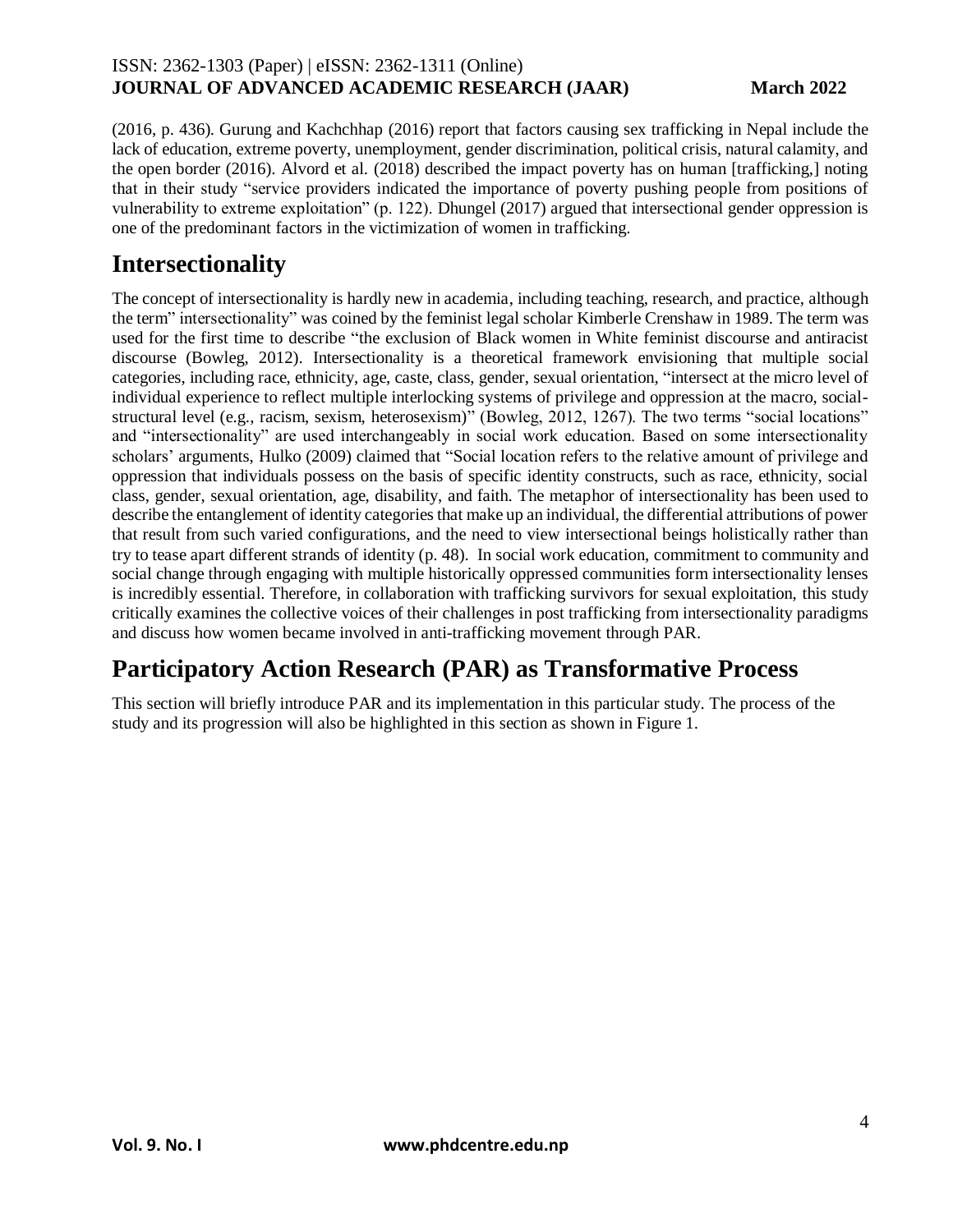.



**Figure 1: This diagram speaks to the study process**

In collaboration with Shakti Samuha, Kathmandu, PAR, a transformative research approach, was conducted with eight survivors of sex trafficking to collectively identify the gender intersectional oppression of trafficking and post-trafficking as well as to address the challenges identified through engaging in community-led transformative approaches. PAR is rooted in the adult education movements of Latin America and the work of Brazilian educator Paulo Freire (Fals Borda, 1988; Levine &Yeich, 1992), which provides participants with opportunities to critically understand their own intersectional oppression and to promote social action (Lorenzetti & Dhungel, 2020). Action research is the way in which groups of people can organize the conditions under which they can learn from their own experience and make this experience accessible to others. PAR's underlying value is that people are not "objects" to be studied but "subjects" to be allied with. Conventional research often treats people as objectified research units, recognizing at best mere tokens of subjectivity. PAR's unique stance is to research "with" and "by" rather than "for". The PAR approach means to break down the power structure (subtle or overt) between researchers and participants.

This study began with formal meetings among the researcher and the leadership team working with Shakti Samuha, an organization working in anti-trafficking movement, wherein the researcher explained them about the nature of PAR and its process and outcomes. Subsequently, the researcher was invited to meet with some potential participants and talk about the study. During the meeting, the author helped the group understand PAR, its process, and possible outcomes (personal and social transformation). This meeting made the women excited about their roles and their involvement in the new concept of research, especially when they learned that this study would allow them to do research on their own lives. Upon receiving the consent forms from the women, the study began with community engagement and relationships building between the research team and the researcher, through using a number of ice breaking exercises. Once the building relationship process progressed, the women themselves started conversations about human trafficking that resulted in the women got involved in discussing and identifying the issues of human trafficking and their challenges in post trafficking. In recognizing that not everyone was meaningfully involved in the critical dialogues/discussions, the author again started the study process with a focus on relationship building among the researcher team. Therefore, the author started relationship building process through meeting with women in an individual setting,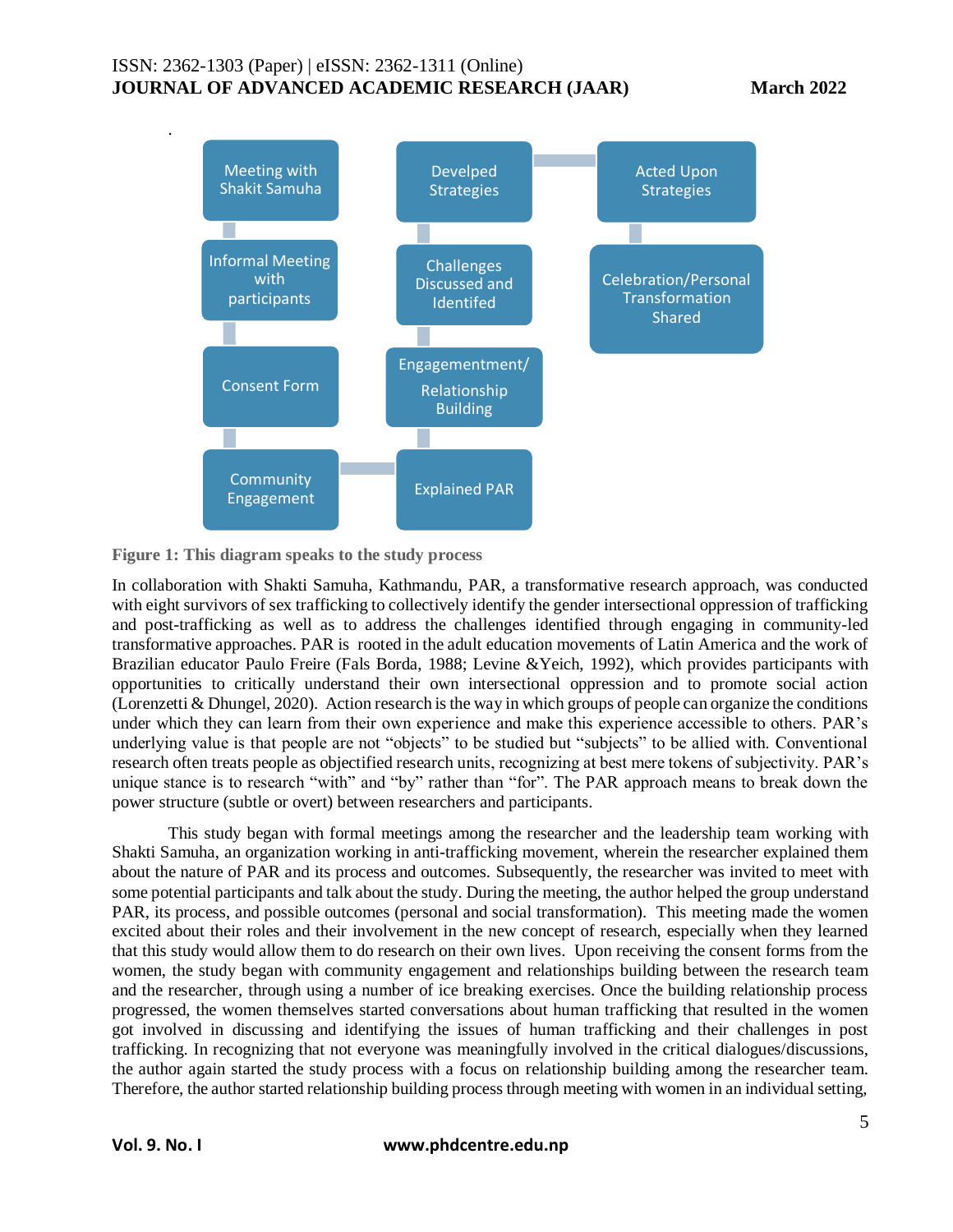outside of the group meetings. This process helped to build the confidence of women that led them to meaningfully and actively involved in the research. For example, the women did not only talk about their issues of human trafficking and the challenges in their reintegration, but they also developed some key strategies to address the identified issues and acted upon them as projected in Figure 2 below. Then, the research team celebrated the completion of the study wherein each individual shared their research experiences with focuses on personal and social transformative impacts achieved during the study period.

Overall, this study provided the eight trafficking survivors with an opportunity to come together on a common platform and construct knowledge. This process helped them understand their own gender oppression through praxis, action-reflection-action. Grounded in praxis, as the study progressed, the women were involved not only in identifying issues making women vulnerable to trafficking and developing some strategies to address the issues of human trafficking but also in anti-trafficking interventions through engaging in performative actions. Using the SOAR model as reflected in Figure 2, the subsequent section examines the involvement of the survivors of trafficking in responding to the issues and challenges of human trafficking and post-trafficking.

### **Stop Observe Ask Respond Model (SOAR) Model and applications**

SOAR is a training model originally developed in 2014 as a pilot program by the Health Care and Human Services Administration for Children and Families and the Office on Women's Health for Health Care Providers in the United States [\(https://wrphtc.arizona.edu/news/stop-observe-ask-respond-soar-human-trafficking](https://wrphtc.arizona.edu/news/stop-observe-ask-respond-soar-human-trafficking-training)[training\)](https://wrphtc.arizona.edu/news/stop-observe-ask-respond-soar-human-trafficking-training). The SOAR framework was created in partnership with the U.S. Department of Health and Human Services, subject matter experts, and survivors of human trafficking to support a public health approach to trafficking. It provides a simple way for professionals in health care and social service settings to remember how to help individuals who may have experienced trafficking. While the SOAR model was introduced as a training model to fight for human trafficking in the USA, using the SOAR model, this paper illustrates that trafficking survivors themselves became motivated and involved in anti-human trafficking movement. Figure 2 illustrates the SOAR model, in particular women's involvement in responding to the issues of human trafficking and post-trafficking.



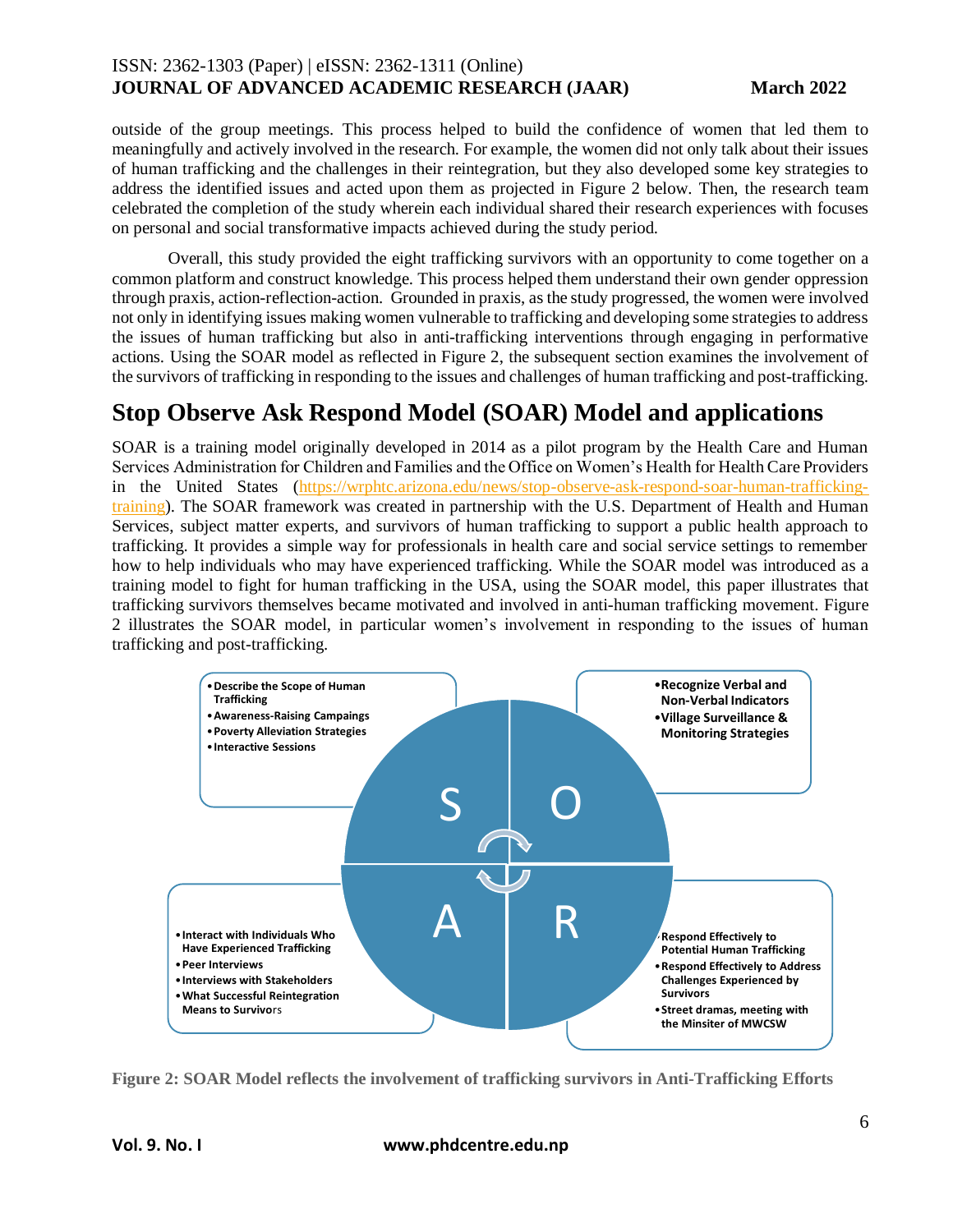### **Stop**

In recognizing the need to understand the scope and contributing factors of human trafficking, the first step of SOAR suggests that public health professionals and agencies working in anti-trafficking interventions are required to act in such way that their work contributes to stopping human trafficking [\(https://www.acf.hhs.gov/otip/training/soar-health-and-wellness-training\)](https://www.acf.hhs.gov/otip/training/soar-health-and-wellness-training). In Nepal, in collaboration with international and local agencies, the Government of Nepal has been involved in developing strategies not only to fight against human trafficking but also to address the needs of survivors of trafficking, especially in employment opportunities and minimizing stigmatization through the use of the "3Ps" (prevention, protection and prosecution) approach. While discussing a preventive approach such as awareness-raising campaigns and poverty alleviation strategies, the trafficking survivors first engaged in critical dialogues and conversations about socio-political environment of Nepal and socially constructed root causes of human trafficking, and later they interviewed some key stakeholders working in anti-trafficking efforts such as police officers, practitioners and policymakers to gain a better understanding of those individuals' perspectives on current approaches to preventive measures and to identify gaps in programs and services. Through action-reflection-action, the women subsequently developed some key strategies for awareness-raising campaigns which include interactive sessions with the community at large and poster distributions to at-risk communities. For example, the research team facilitated two interactive sessions at local schools in Bardiya District, a high-risk district in the Far-Western Region of Nepal, with teachers, staff, the local media, local political leaders, police officers, and parents. During the sessions, the survivors highlighted certain structural issues of human trafficking and invited the community at large to come forward as allies and support them in anti-trafficking movements.

### **Observe**

The second phase of SOAR encourages professionals to identify individual and environmental indicators of trafficking and trained them to recognize the verbal and non-verbal indicators of human trafficking. [\(https://www.acf.hhs.gov/otip/training/soar-health-and-wellness-training\)](https://www.acf.hhs.gov/otip/training/soar-health-and-wellness-training). This stage centers on identifying potential victims of trafficking through interception and surveillance approaches. Interception transitmonitoring strategies and vigilance surveillance are two very successful anti-trafficking tools in Nepal. According to Hudlow (2015) ,"transit monitoring is conceptualized as distinct from both pre- and posttrafficking intervention strategies because it takes place at a time after trafficking has begun but before it has reached completion" (p. 277). In this method, the "intercepting agents mostly depend on their observation of the potential victim's movement" to guide them in deciding whether or not to stop and investigate women crossing the border (Chetry & Pandel, 2019, p. 127). Another community-level participatory preventive approach, village surveillance, has been initiated by groups of local people such as mothers' and women's groups in high-risk communities. These groups watch over women and girls belong to high-risk communities to protect them from trafficking. For example, if a stranger is seen talking to girls and women in these communities, village residents stop and interrogate that stranger, especially if he or she is caught leaving the community with women and girls. Additionally, some local organizations, such as Maiti Nepal and Shakti Samuha, have used a border-monitoring prevention strategy and deployed staff to monitor people crossing the southern borders into India (Adhikari, 2011; Chaulagai, 2009; Samarasinghe & Burton, 2007; Sharma, 2014). The applications of the methods were also shared with the larger communities through street dramas performed by the women which, as will be discussed later in this paper.

### **Ask**

The ask phase of SOAR requires people working against trafficking to screen and identify individuals who may have experienced trafficking using a trauma-informed and person-centered approach. In Nepal, a number of quantitative and qualitative studies were conducted to understand the challenges of trafficking survivors. Local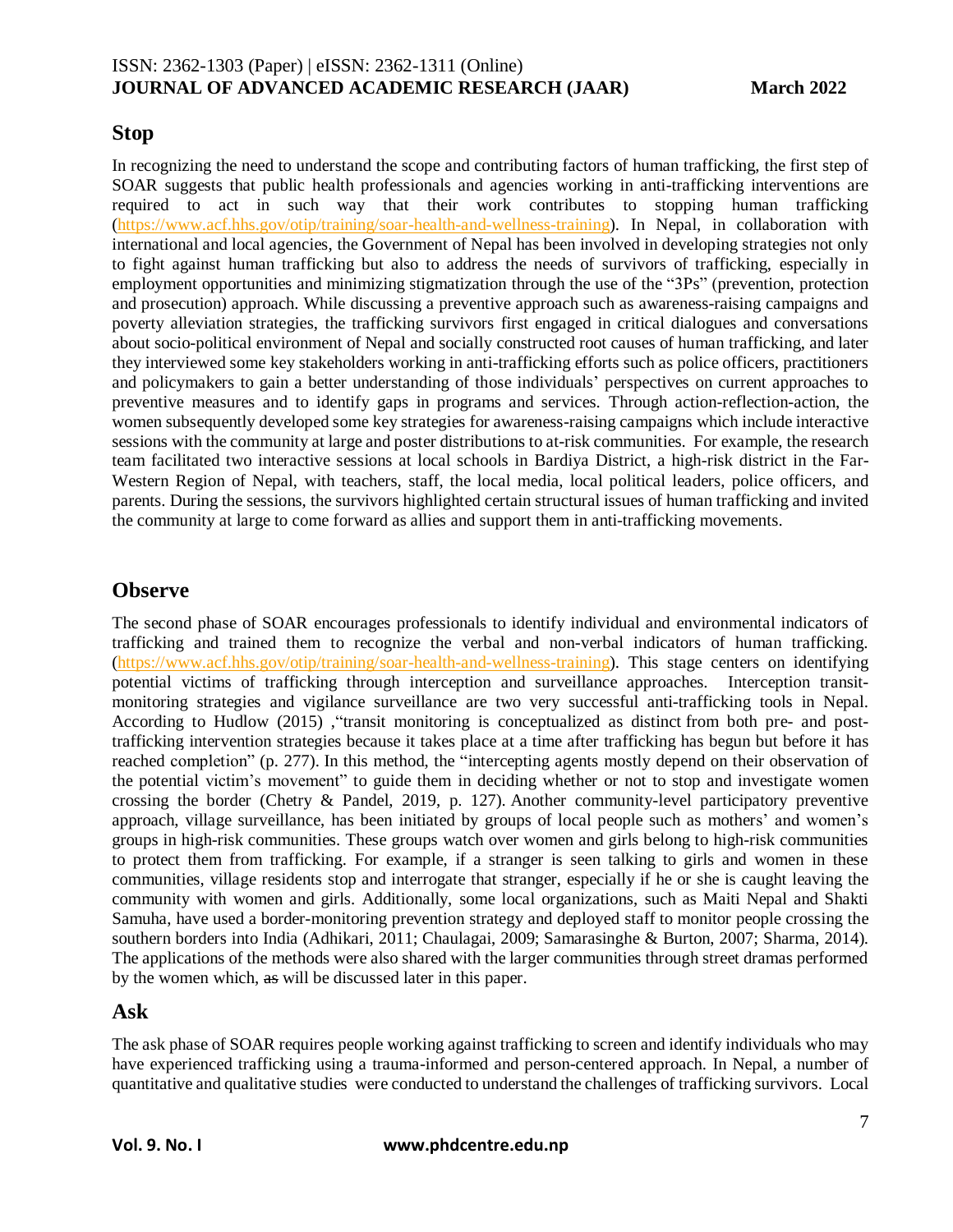organizations such as Shakti Samuha and Maiti Nepal have developed post-trafficking programs and services but the services are neither person-centered nor trauma-informed. To elaborate, during the study process, the survivors interviewed service providers to explore how they perceive reintegration and what programs and services are available for trafficking survivors. The indicators of successful reintegration from service provider perspectives included marriage, acceptance of families and communities and employment. ". The women also found that a number of protective measures such as counselling, meeting with survivors' families and vocational training are used to support survivors in the post-trafficking period. This approach, however, seems to be predesigned and generalized under a one-size-fits-all model and does not adequately address the issue of reintegration (Adhikari, 2011; Bohl, 2010; Chaulagai, 2009; Dhungel, 2017; Sharma, 2014). For instance, those who want professional training, including nursing, health care and hotel management, as opposed to vocational training, such as sewing and knitting, are out of luck. The women claimed that, to them, reintegration means "to live with dignity and respect in workplace, home and communities" and defined reintegration as "the entitlement of a survivor to be included socially, culturally, politically and economically as well as to a welcoming, safe and an inclusive environment that provides a survivor the opportunity to enjoy her life free from double victimization, violence and ongoing stigma". The women further reported that it is critical for service providers to engage meaningfully with survivors to identify the supports they need and develop programs and services from person-centered and trauma-informed practice lenses.

### **Respond**

The needs and aspirations of trafficking survivors are best addressed by the coordinated effort of multidisciplinary stakeholders to deliver appropriate services. The U.S. Department of Human Trafficking elaborates, claiming that the professional should respond "effectively to potential human trafficking within the community by identifying needs and available resources to provide critical support and assistance" [\(https://wrphtc.arizona.edu/news/stop-observe-ask-respond-soar-human-trafficking-training\)](https://wrphtc.arizona.edu/news/stop-observe-ask-respond-soar-human-trafficking-training). As discussed earlier, after women had identified the root causes of human trafficking and the challenges that they face in their reintegration, they were involved in responding to those challenges by developing and engaging in community-led transformative actions such as street dramas and the drafting of a recommendation letter that was submitted to the Ministry of Women Children and Social Welfare.

In terms of responding to the identified challenges, the trafficking survivors developed a street drama entitled "Stories of Trafficking Survivors and their Resiliencies". The drama was developed based on the narratives they had discussed in group meetings. Later they decided on the roles for each individual and performed the drama in four different places to educate people about socio-political environment making women vulnerable to trafficking , as well as the intersectional gender oppression that the survivors of trafficking experience in reintegration both in and outside of Kathmandu (Lorenzetti & Dhungel, 2020, p. 45). Their audiences included academics, teachers, school and university students, policymakers, police officers and communities. The research team picked Bardiya District for the first performance as one of the survivors was from the district and the people from Bardiya had discriminated and exhibited micro-aggressive behaviours against her after she had returned to Nepal. After the performances, evaluation surveys were distributed to discover whether or not the dramas had been helpful in educating the spectators about issues related to trafficking and post-trafficking. The results revealed that the street dramas were indeed a very effective and engaging awareness-raising tool that promoted transformation at both the individual and the societal levels.

Subsequently, the women met the Minster of the Ministry of Women Children and Social Welfare and submitted a letter making recommendations about the roles of the Government of Nepal could assume in curbing human trafficking and addressing post-trafficking challenges. The letter features strategies for engaging with the trafficking survivors in developing anti-trafficking and post-trafficking policies, programs and services.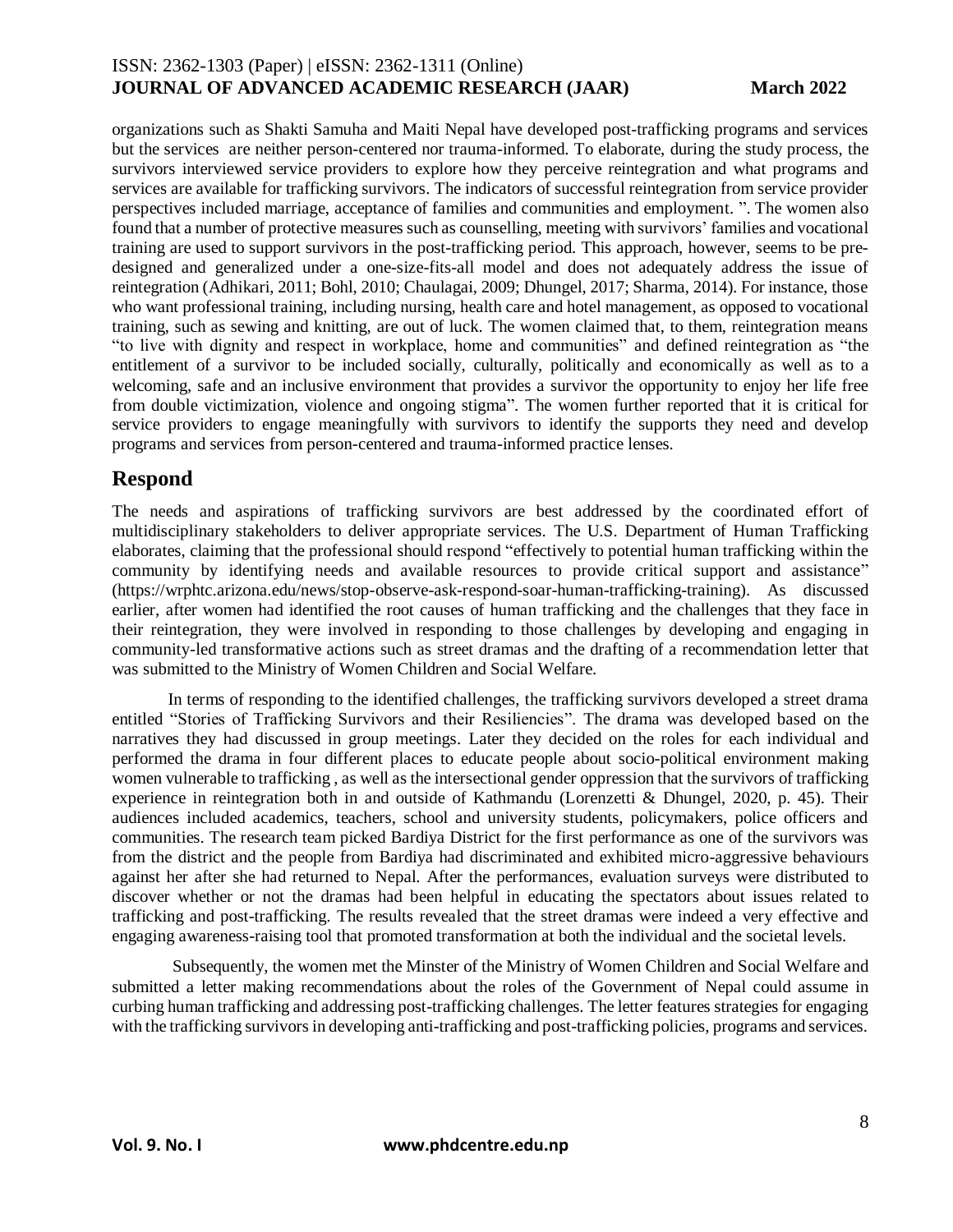## **Lessons Learned/Moving Forward**

In collaboration with the Government of Nepal, a large number of international organizations such as UNESCO, UNICEF and Save the Children as well as local organizations such as Gramin Mahila Srijanshil Pariwar (GMSP) Nepal, Alliance against Trafficking in Nepal, Shakti Samuha and Maiti Nepal are currently involved in promoting safe migration and supporting trafficking survivors. This study is evidence of the importance of involvement of survivors in the anti-trafficking movement. Indeed, women survivors are the "experts" about their own lives, and they are the one who can bring a "real life" perspective to the anti-trafficking movement and help communities to critically understand the issues of human trafficking and the roles they can play in addressing the issues identified.

Therefore, in moving forward, it is critically important to invite survivors to contribute to anti- and post-trafficking policy and program development as well as participate in community-based studies in a way that makes them feel valued, respected, and heard. The trafficking survivors clearly demonstrated that "trafficking survivors are no longer clients" and therefore shifting the paradigm "survivors are beneficiaries" to the paradigm "survivors are the agents of change" is needed while working with them. Survivors are always seeking for collaborative opportunities and safe platforms to learn and grow and, with communal support, can do so. In recognizing the importance of involving the survivors in responding to the issues of human trafficking and post-trafficking, this paper speaks to the power, ability and knowledge of survivors to promote communal and transformative changes. To sum up, while considering preventive and protective measures and the SOAR model, the anti-trafficking movement should focus on pragmatic approaches, community-led transformative research and trauma-informed practice.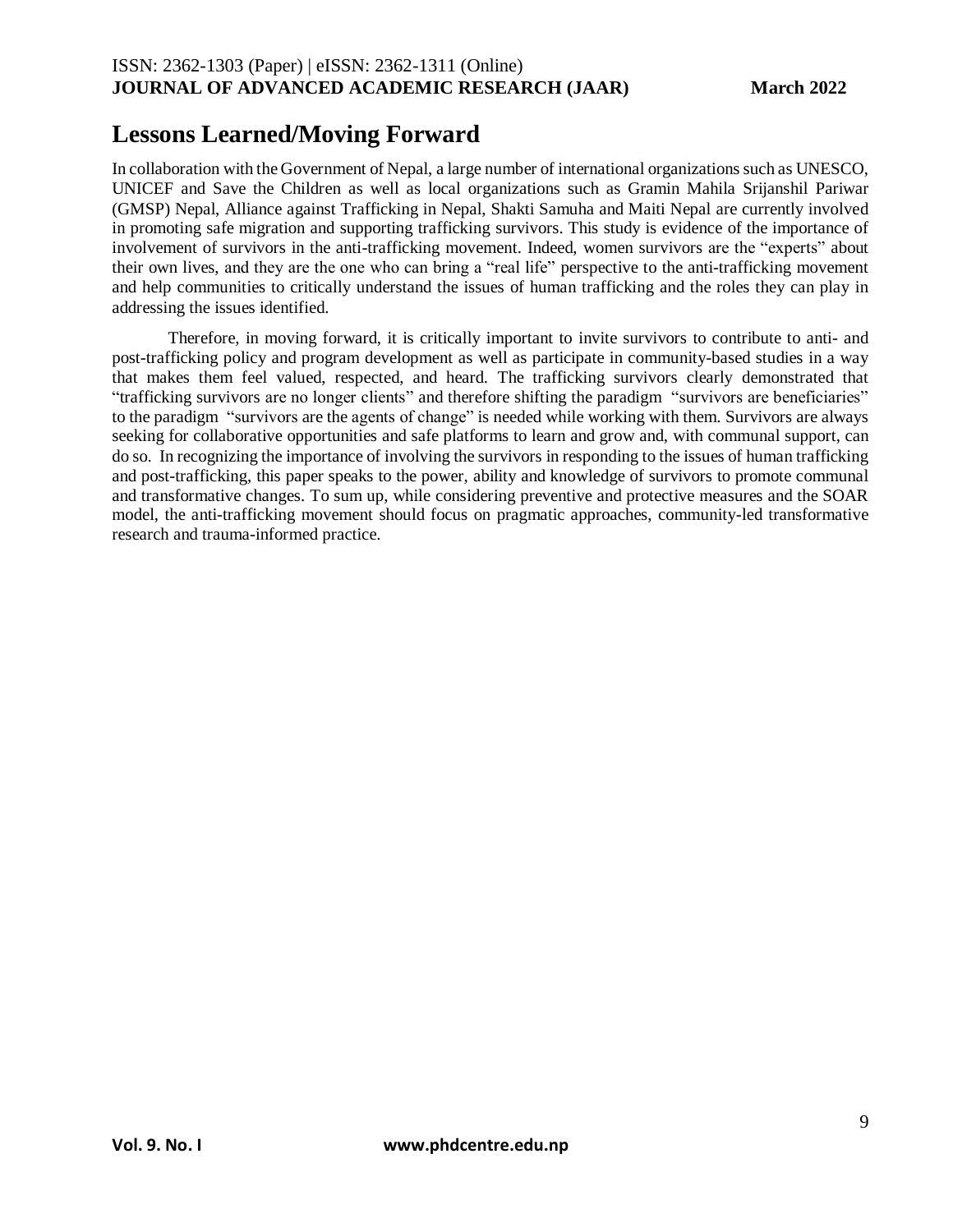### **REFERENCES**

Abilio, L., Davis, A., Fotheringhame, D., Kiss, L., Kyegombe, N., Mak, J. and McAlpine, A.

- (2019) *The trafficking of girls and young women: evidence for prevention and assistance*. Plan International. 1-28.
- Adhikari, S. (2011). *Reintegration of the Nepalese girls trafficking returnees into society: An empirical study of reconstruction of the self -identity: "A matter of pride or shame or both?"* (Master's thesis). University of Nordland: Bodo, Norway. Retrieved from http://www.researchgate.net/profile/Shovita\_Adhikari/publication/259339169.\_REINTEGRATION
- OF\_THE\_NEPALESE\_GIRLS\_TRAFFICKING\_RETURNEES\_INTO\_SOCIETY-
- Aitchison, J.C., He, L., Hussey, K., Lo, A. and Wei, Y. (2018). Accumulation of vulnerabilities
- in the aftermath of the 2015 Nepal earthquake: Household displacement, livelihood changes and recovery challenges. International Journal of Disaster and Risk Reduction, 31, 68-75.

<https://doi.org/10.1016/j.ijdrr.2018.04.017>

- Alvord, D., Britton, H., Daley, D., Ramaswamy, M., Rauscher, E. & Schwarz, C. (2018). The
- trafficking continuum: Service providers' perspectives on vulnerability, exploitation and trafficking. *Journal of Women and Social Work, 34* (1), 116-132. DOI: 10.1177/0886109918803648
- Acharya, C.P. & Leon-Gonzalez,R. (2019) The quest for quality education: International
- remittances and rural–urban migration in Nepal. *Migration and Development, 8*(2), 119-154. DOI: 10.1080/21632324.2018.1429834
- Bales, K. (2007a.) Disposable people: New slavery in the global economy. Rev. ed. with a new preface. Berkeley: University of California Press.
- Bohl, K. (2010). *Human trafficking as a livelihood strategy? A case study of trafficking in women and children from Nepal to India* (Master's thesis). Retrieved from [http://projekter.aau.dk/projekter/files/32314128/Master%20thesis%20\(Kenneth%20Bohl%20\)%20cc](http://projekter.aau.dk/projekter/files/32314128/Master%20thesis%20(Kenneth%20Bohl%20)%20ccg.aau.dk.pdf) [g.aau.dk.pdf](http://projekter.aau.dk/projekter/files/32314128/Master%20thesis%20(Kenneth%20Bohl%20)%20ccg.aau.dk.pdf)
- Bowleg, L. ( 2012). The problem with the phrase women and minorities: Intersectionality— an important theoretical framework for public health. *American Journal of Public Health, 102*(7) , 1267- 1273.
- Cameron, S. and Newman, E. (2008). Introduction: Understanding human trafficking. Pp. 1–18
- in *Trafficking in humans: social, cultural and political dimensions*, edited by S. Cameron and E. Newman, T. United Nations University Press,
- Chaulagai, P. (2009). *Trafficking survivors in Nepal: An exploratory study of trafficked women's experiences and perceptions of their reintegration* (Master's thesis). Retrieved from https://bora.uib.no/bitstream/1956/3471/1/58332708.pdf
- Chetry, P. and Pande, R. (2019). Gender bias and the sex trafficking interventions in the easter
- border of India-Nepal. Journal of South Asian Survey, 26 (2), 117-138. DOI: 10.1177/0971523119862476
- Chuang, J. (2006). Beyond a snapshot: Preventing human trafficking in the global economy.
- *Indiana Journal of Global Legal Studies 13* (1), 137–63.
- Coppola, N. (2018). Gendering migration: Women, migratory routes and trafficking. New *England Journal of Public Policy,* 1-11.
- Corrin, C. (2005). Transitional road for traffic: Analysing trafficking in women from and
- through Central and Eastern Europe. *Europe-Asia Studies 57* (4), 543–60.
- Dhungel, R, (2017). *Reintegration of Trafficking Survivors in Nepal.* Published Doctoral Dissertation, School of Social Work, University of Calgary, Canada.
- Fals-Borda, O., & Rahman, A. (Eds.). (1991). *Action and knowledge: Breaking the monopoly with PAR.* New York, NY: Apex.
- Farr, K. (2004). Sex trafficking: The global market in women and children. Worth Publishers.
- Frederick, J., & Basnyat, M. (2010). *Trafficking and exploitation in the entertainment and sex industries in Nepal: A handbook for decision-makers.* Kathmandu, Nepal: Terre Des Hommes Foundation.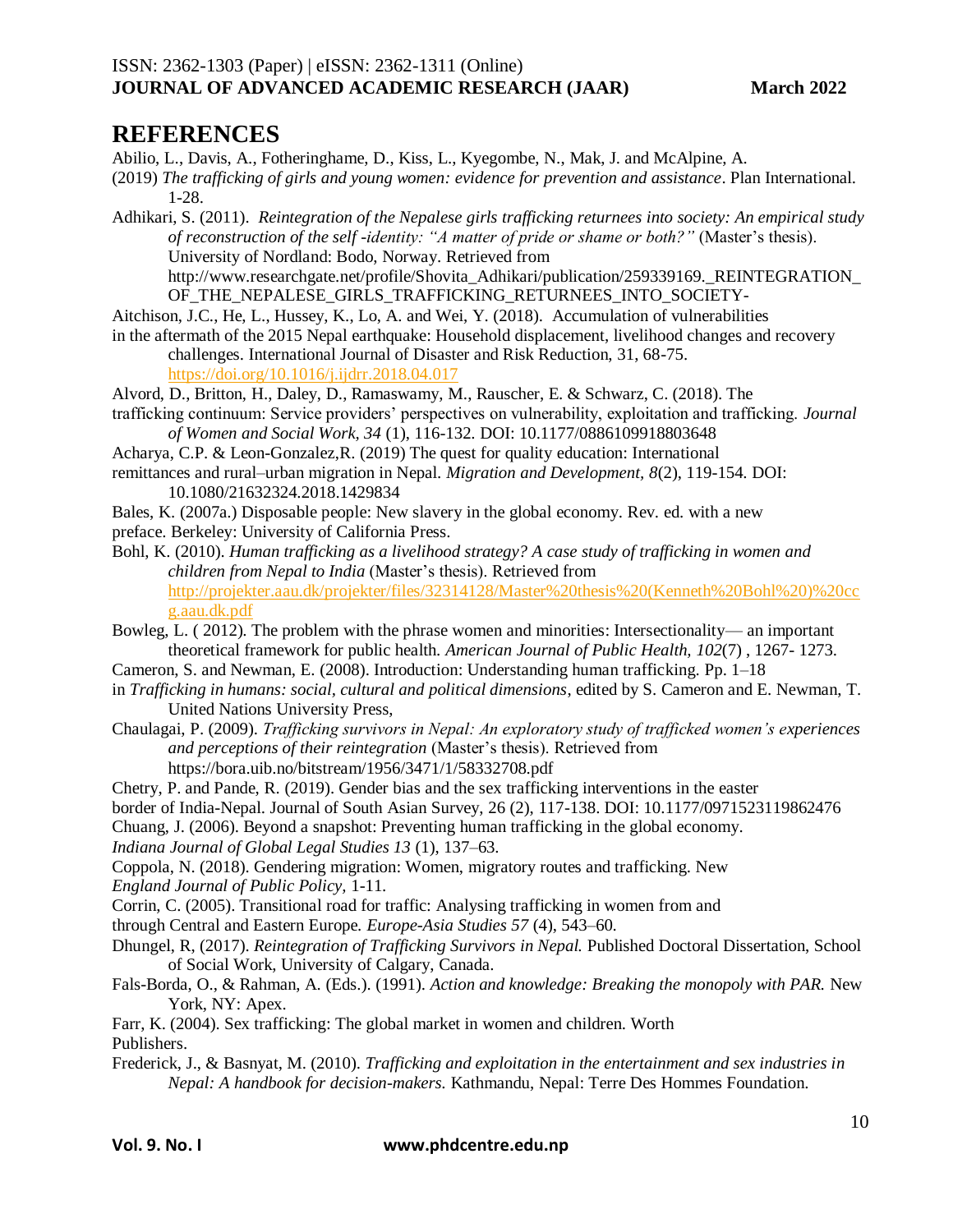Ford, M.; Lyons, L. & van Schendel, W. (2012). Labour migration and human trafficking:

- An introduction. Pp. 1–22 in *Labour Migration and Human Trafficking in Southeast Asia:Critical Perspectives*. New York: Routledge.
- Goodwin, N., Harris, J. M., Nelson, J. A., Roach, B., & Torras, M. (2014). *Microeconomics in context* (3rd ed.). Armonk, NY: M. E. Sharpe.
- Gurung, T. J. & Kachchhap, S. L. (2016). Sex trafficking in Nepal: A review of problems and
- solutions. *International Journal of Humanities and Social Science Invention, 5*(3), 21-28.
- Hulko, W. (2009). The time- and context-contingent nature of intersectionality and interlocking oppressions. *Journal of Women and Social Work, 24*(1), 44-45.
- Hudlow, J. (2015). Fighting human trafficking through transit monitoring: A data-driven
- model developed in Nepal. *Journal of Human Trafficking, 1* (4), 275-295. DOI: 10.1080/23322705.2015.1098521
- Hupp Williamson, S. (2019). *Toward an Integrated Theory of Human Trafficking: Unraveling*
- *the Role of Global Economic Policies in Shaping Macro-Level Conditions Cross-Nationally* [A dissertation submitted to the Graduate Faculty of North Carolina State University]. Retrieved from

<https://repository.lib.ncsu.edu/bitstream/handle/1840.20/36393/etd.pdf?sequence=1>

Jac-Kucharski, A. (2012). The determinants of human trafficking: A US case study." *International Migration 50*(6), 150–65.

Kara, S. 2010. *Sex trafficking: Inside the business of modern slavery*. Columbia University Press.

Lee, M. (2011). *Trafficking and global crime control*. London: SAGE.

- Levine, R., & Yeich, S. (1992). Participatory research's contribution to a conceptualization. *Journal of Applied Social Psychology, 20,* 1894-1908. Limoncelli, S.A. (2009). Human trafficking: Globalization, exploitation, and transnational sociology." *Sociology Compass 3* (1), 72–91.
- Lorenzetti, L. & Dhungel, R. (2020). *Community-led transformative research tools and applications: From Canada to Nepal. Canadian Journal of Action Research, 20*(3), 36-54.
- Mahalingam, R. (2019) Human trafficking from a multidisciplinary perspective: A literature
- review. *Asian Journal of Social Science Research, 2*(2), 1-26.
- Malik, K. (2013). Human development report 2013. The rise of the south: Human progress

in a diverse world. New York: UNDP Human Development Report Office

McNeill, L. A. (2008). *The price of a life: Legislating sex work and trafficking in Nepal* (Doctoral dissertation). Retrieved from http://www.angelfire.com/me3/leila3/THESIS\_secure.pdf

Meeta, S.P. and Williams, N. (2008) Political conflict and migration: How has violence and political instability affected migration patterns in Nepal? [https://digitalrepository.unm.edu/nsc\\_research/28](https://digitalrepository.unm.edu/nsc_research/28) Mishra, V. (2015). *Combating human trafficking: Gaps in policy and law***.** New Delhi, India: SAGE.

Massey, D.S. (2015) A missing element in migration theories. *Migrat Lett, 12* (3), 279-299.

Moxley, D.P. & Noyori-Corbett, C. (2016) Inequality of women as a factor influencing migration from countries of origin to the United States and its implications for understanding human trafficking. *International Social Work 59* (6), 890-903, DOI: 10.1177/0020872815580047

- National Human Rights Commission of Nepal. (2008). *Trafficking in persons especially in women and children in Nepal: National report 2006-2007.* Kathmandu, Nepal: Author.
- Neupane, S.R. (2014). *Social structure, poverty and development interventions: Evidence*
- *from Dolpa, Nepal* [Doctoral Dissertation, Tribhuvan University].

#### http://103.69.125.248:8080/xmlui/bitstream/handle/123456789/42/Dissertation SR Neupane August  $22$  2014.pdf?sequence=1

O'Reily, K. (2015). Migration theories: A critical overview in Triandafyllidou, A (ed)

Routledge Handbook of Immigration and Refugee Studies

Outshoorn, J. (2015). *The trafficking policy debates*, (Pp. 7–22) in Global human trafficking

critical issues and contexts, Global issues in crime and justice *(2nd eds.,* edited by M. Dragiewicz. Routledge.